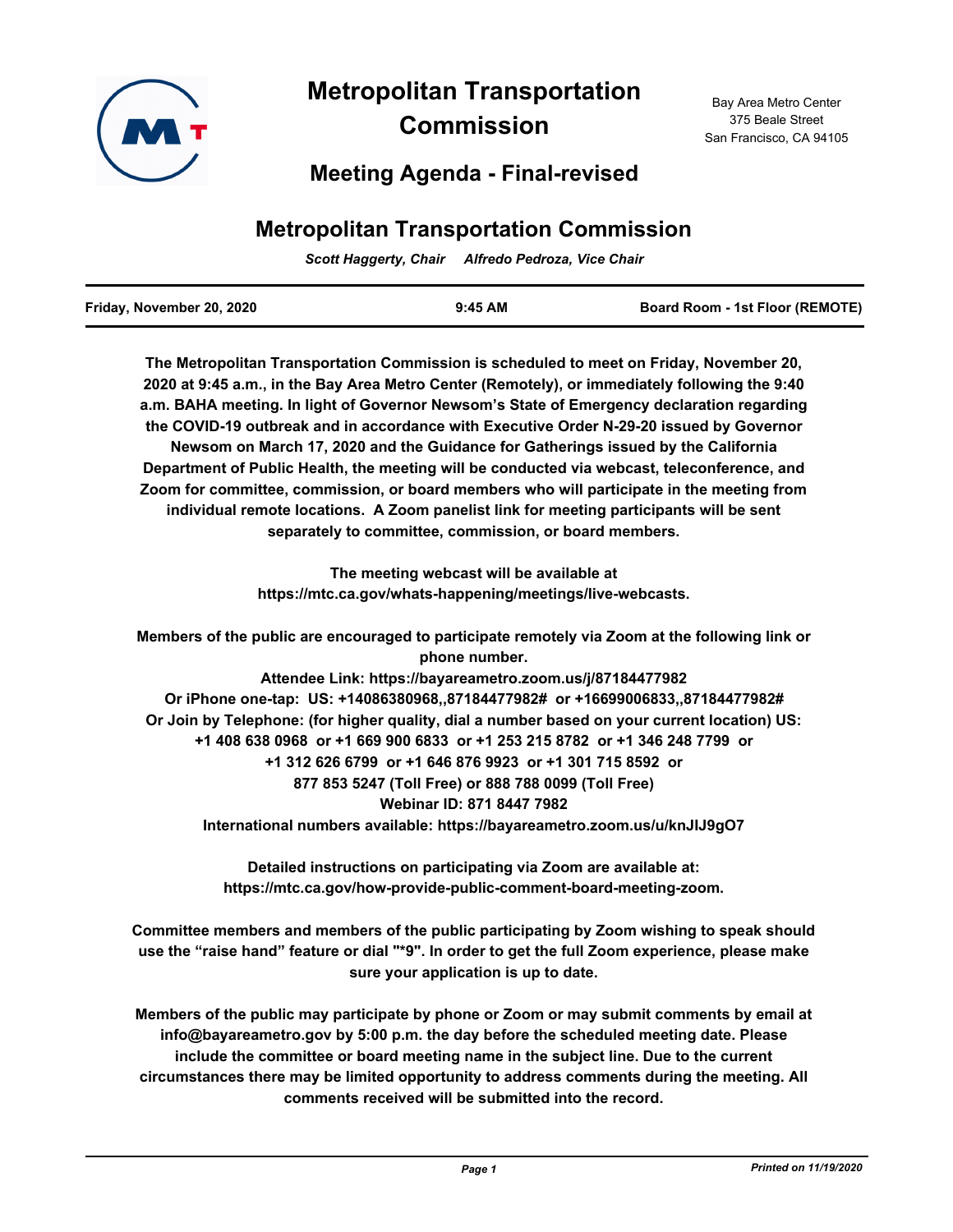#### **1. Call to Order / Roll Call / Confirm Quorum**

*A quorum of this Commission shall be a majority of its voting members (10).*

#### **2. Chair's Report (Haggerty)**

| 2a. | 21-0001        | MTC Resolution No. 4441 - Resolution of Appreciation for Commissioner<br>Dave Cortese on the occasion of his departure from MTC.   |
|-----|----------------|------------------------------------------------------------------------------------------------------------------------------------|
|     | <b>Action:</b> | <b>Commission Approval</b>                                                                                                         |
| 2b. | 21-0002        | MTC Resolution No. 4442 - Resolution of Appreciation for Commissioner<br>Tony Tavares on the occasion of his departure from MTC.   |
|     | <b>Action:</b> | <b>Commission Approval</b>                                                                                                         |
| 2c. | 21-0003        | MTC Resolution No. 4443 - Resolution of Appreciation for Commissioner<br>Jeannie Bruins on the occasion of her departure from MTC. |
|     | <b>Action:</b> | <b>Commission Approval</b>                                                                                                         |

#### **3. Policy Advisory Council Report (Randi Kinman)**

#### **4. Executive Director's Report (McMillan)**

*Attachments:* [4 - ED Report- MTC November 2020.pdf](http://mtc.legistar.com/gateway.aspx?M=F&ID=454d1b96-e8fa-45f8-b765-9de17b0b91f1.pdf)

#### **5. Commissioner Comments**

#### **6. Consent Calendar:**

| 6а. | 20-1511             | Minutes of the October 28, 2020 meeting                        |
|-----|---------------------|----------------------------------------------------------------|
|     | <b>Action:</b>      | <b>Commission Approval</b>                                     |
|     | <b>Attachments:</b> | 6a - 20-1511 Oct 28 Draft Commission Minutes v1.pdf            |
| 6b. | 20-1512             | Monthly Report of Transit Operator Statistics                  |
|     | <b>Action:</b>      | Information                                                    |
|     | <b>Attachments:</b> | 6b - 20-1512 Monthly Report of Transit Operator Statistics.pdf |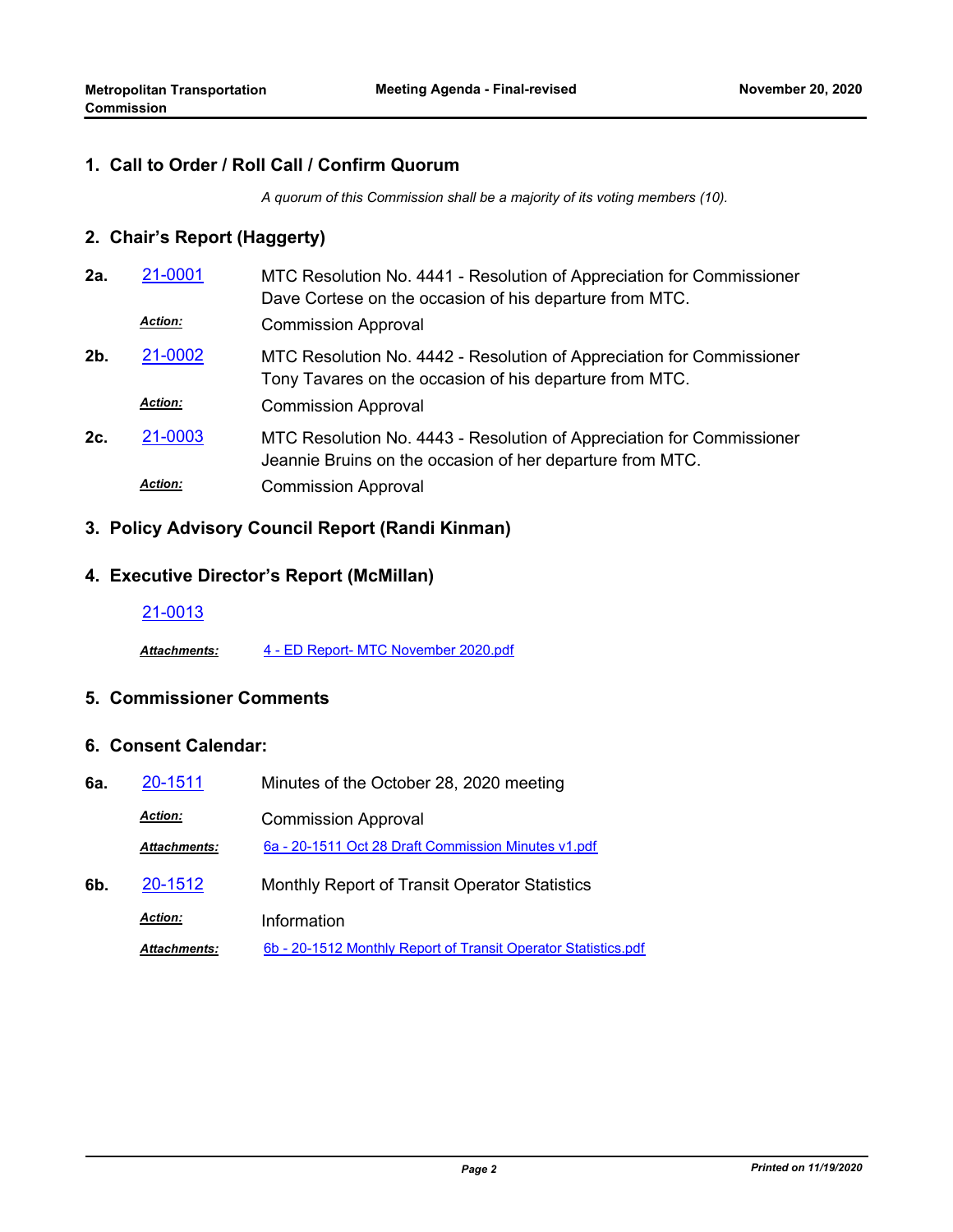### *Programming and Allocations Committee*

| 6с. | 20-1338             | MTC Resolution Nos. 3989, Revised and 4202, Revised. Revisions to the<br>MTC exchange program and the One Bay Area Grant Program (OBAG 2)<br>to program \$1.6 million to 5 projects within the Priority Conservation Area<br>(PCA) Grant Program.                   |
|-----|---------------------|---------------------------------------------------------------------------------------------------------------------------------------------------------------------------------------------------------------------------------------------------------------------|
|     | <b>Action:</b>      | <b>Commission Approval</b>                                                                                                                                                                                                                                          |
|     | Attachments:        | 6c - 20-1338 - Resos 3989 and 4202 - PCA Program.pdf                                                                                                                                                                                                                |
| 6d. | 20-1471             | MTC Resolution Nos. 4035, Revised and 4202, Revised. Revisions to the<br>One Bay Area Grant program (OBAG 1 and 2), including minor revisions<br>within the Transit Performance Initiative, Regional Strategic Investments,<br>and the Santa Clara County programs. |
|     | <b>Action:</b>      | <b>Commission Approval</b>                                                                                                                                                                                                                                          |
|     | <b>Attachments:</b> | 6d - 20-1471 - Resos 4035 and 4202 - OBAG1 and 2 Revisions.pdf                                                                                                                                                                                                      |
| 6e. | 20-1480             | MTC Resolution No. 4431, Revised. Allocation of \$2.4 million in FY<br>2020-21 State Transit Assistance (STA) funds to WestCAT to support<br>transit operations.                                                                                                    |
|     | <b>Action:</b>      | <b>Commission Approval</b>                                                                                                                                                                                                                                          |
|     | <b>Attachments:</b> | 6e - 20-1480 - Reso 4431 - WestCAT Allocation.pdf                                                                                                                                                                                                                   |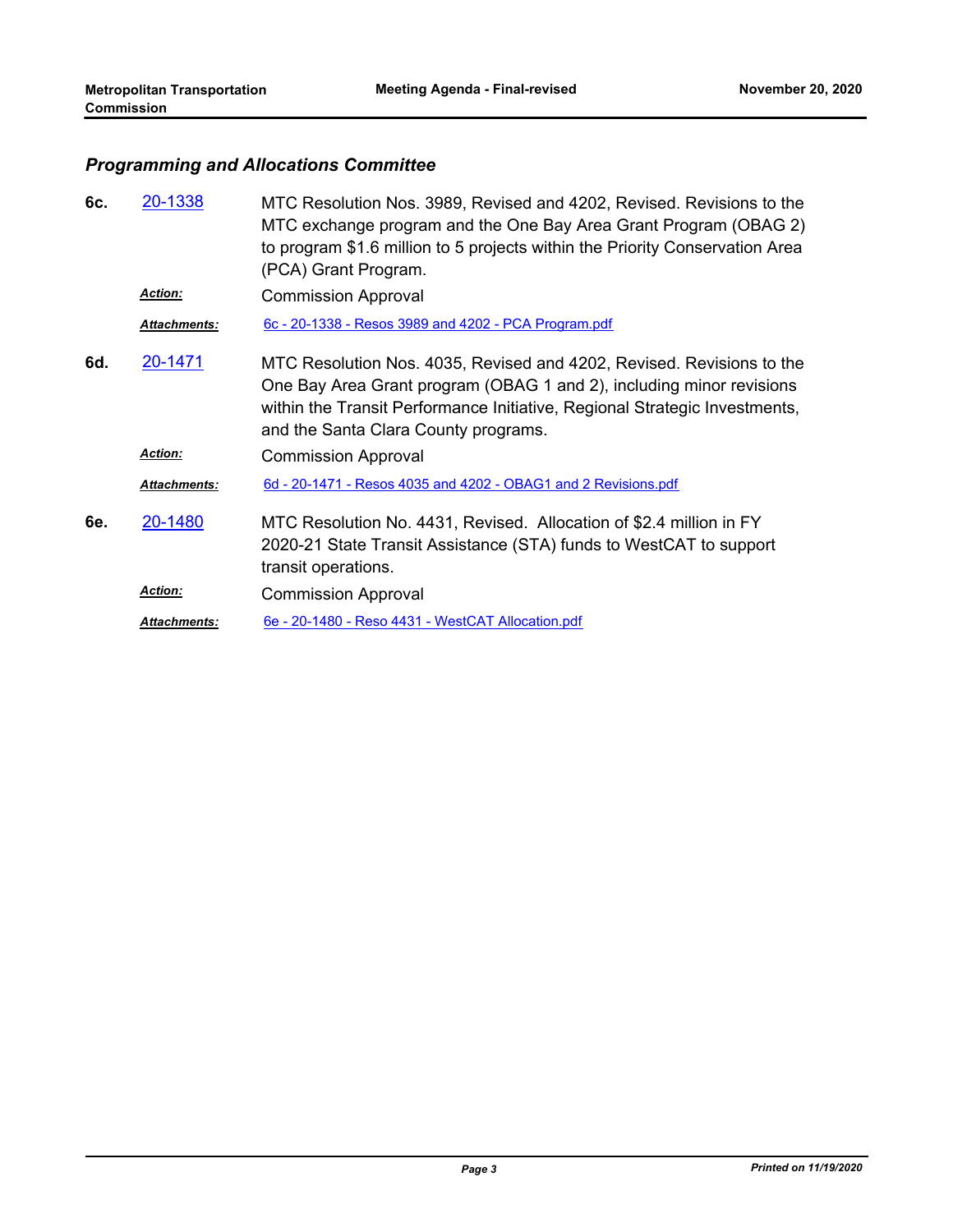#### **Committee Reports**

### **7. Joint MTC Planning Committee with the ABAG Administrative Committee (Spering)**

| 7a. | 20-1519        | Plan Bay Area 2050 Final Blueprint: Alternative to Strategy EN7<br>(Telecommuting)                                                                     |
|-----|----------------|--------------------------------------------------------------------------------------------------------------------------------------------------------|
|     |                | Proposed action on MTC Resolution No. 4437, Revised, integrating a<br>potential alternative to the Plan Bay Area 2050 telecommuting strategy<br>(EN7). |
|     | <b>Action:</b> | <b>Commission Approval</b>                                                                                                                             |
|     | Attachments:   | 7a - 20-1519 - PBA50FinalBlueprint StrategyEN7Alternative.pdf                                                                                          |
|     |                | 7a - 20-1519 - Attach-A - Presentation.pdf                                                                                                             |
|     |                | 7a - 20-1519 - Attach-B - Alternative Strategy EN7 Description.pdf                                                                                     |
|     |                | 7a - 20-1519 - Attach-C - MTC Reso 4447.pdf                                                                                                            |
|     |                | 7a - Public Comment - AC Transit GM.pdf                                                                                                                |
|     |                | 7a - Public Comment - BART GM.pdf                                                                                                                      |
|     |                | 7a - Public Comment - Raney.pdf                                                                                                                        |
|     |                | 7a - Public Comment - SAMCEDA President.pdf                                                                                                            |
|     |                | 7a - Public Comment - Sbranti.pdf                                                                                                                      |

#### **8. Public Comment / Other Business**

#### [21-0015](http://mtc.legistar.com/gateway.aspx?m=l&id=/matter.aspx?key=21608)

*Attachments:* [8 - Public Comment - Voices for Public Transportation Coalition.pdf](http://mtc.legistar.com/gateway.aspx?M=F&ID=cb034b25-5f17-40d9-a536-8dc32e3dac3a.pdf)

#### **9. Adjournment / Next Meetings:**

**The next meeting of the Metropolitan Transportation Commission is scheduled to be held on Wednesday, December 16, 2020 at the Bay Area Metro Center, 375 Beale Street, San Francisco, CA 94105 (remotely and by webcast as appropriate depending on the status of any shelter in place orders).**